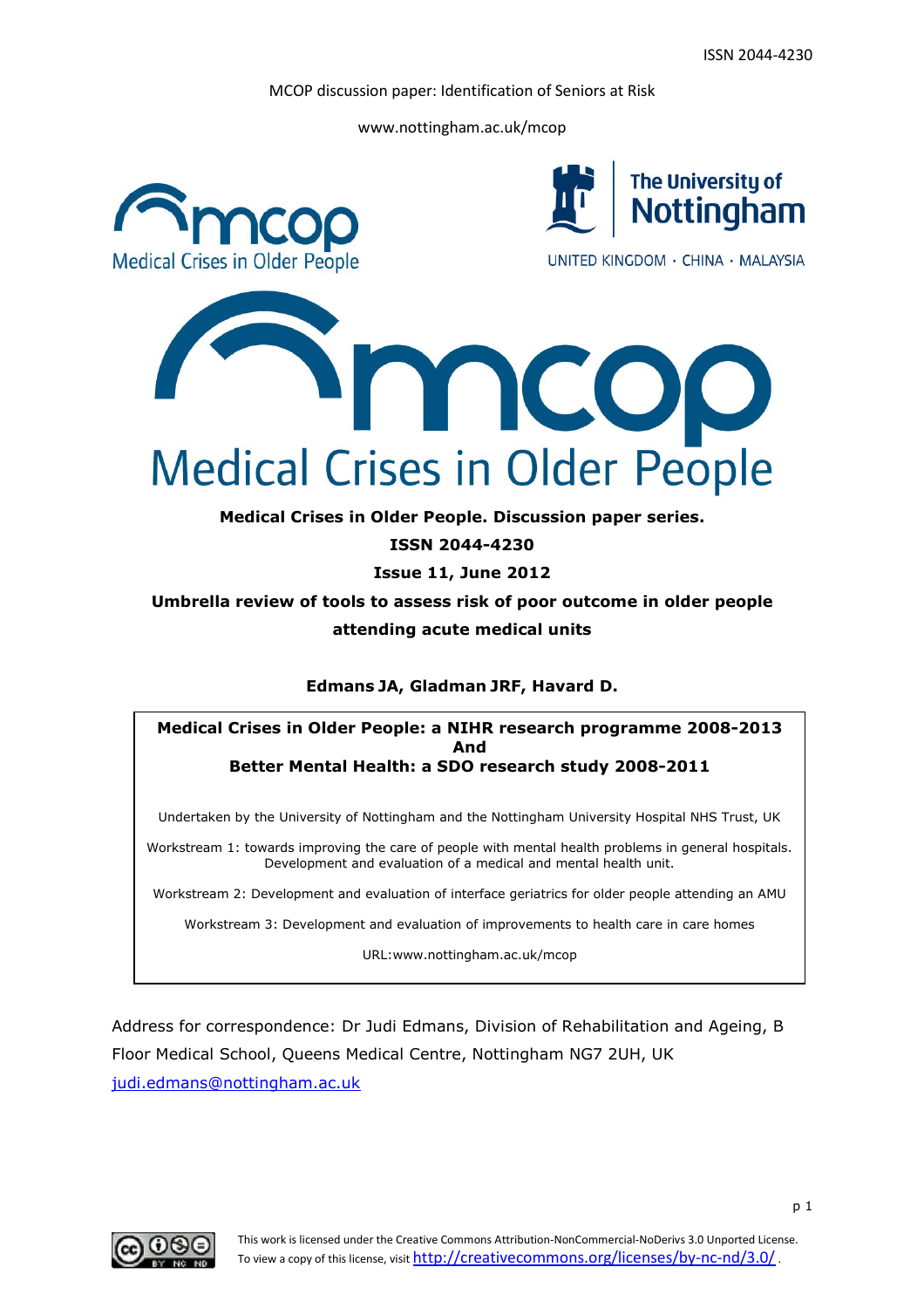www.nottingham.ac.uk/mcop





#### **Summary**

#### *Introduction*

Over half the people attending acute medical units are over 70 years old and many have some degree of frailty. Some frail older people are discharged rapidly and have poor outcomes with high resource use. To identify such patients for the Acute Medical Unit work stream of the Medical Crises in Older People (MCOP) NIHR Programme Grant for Applied Research, an umbrella review of reviews was conducted comparing tools that predicted high risk of adverse outcome.

#### *Method*

A literature review was conducted to identify relevant systematic reviews of appropriate tools to assess risk of functional decline in older people attending acute medical units. Papers were selected providing they included older people, who were in hospital and used screening tools to assess risk of functional decline and then reviewed by one researcher using the QUOROM checklist for systematic reviews. Assessment screening tools were compared for the aspects of decline they predicted and evidence of validity, reliability and clinical utility.

#### *Results*

Four systematic reviews were included, reviewing nine different assessment tools to assess adverse health outcomes. Three assessment tools were considered to be potentially suitable for use for the MCOP study. The Identification of Seniors at Risk (ISAR) was the only tool with evidence to predict all aspect of adverse health outcomes, i.e. death, institutionalisation, readmission, resource use and decline in physical or cognitive function. From these reviews, the Identification of Seniors at Risk tool was found to be "fair" in terms of the sensitivity, specificity and area under a ROC curve.

#### *Conclusions*

The ISAR is the most appropriate screening tool to assess risk of adverse health outcomes in older patients being discharged from an acute medical unit. However, this tool needs to be validated in a UK population.

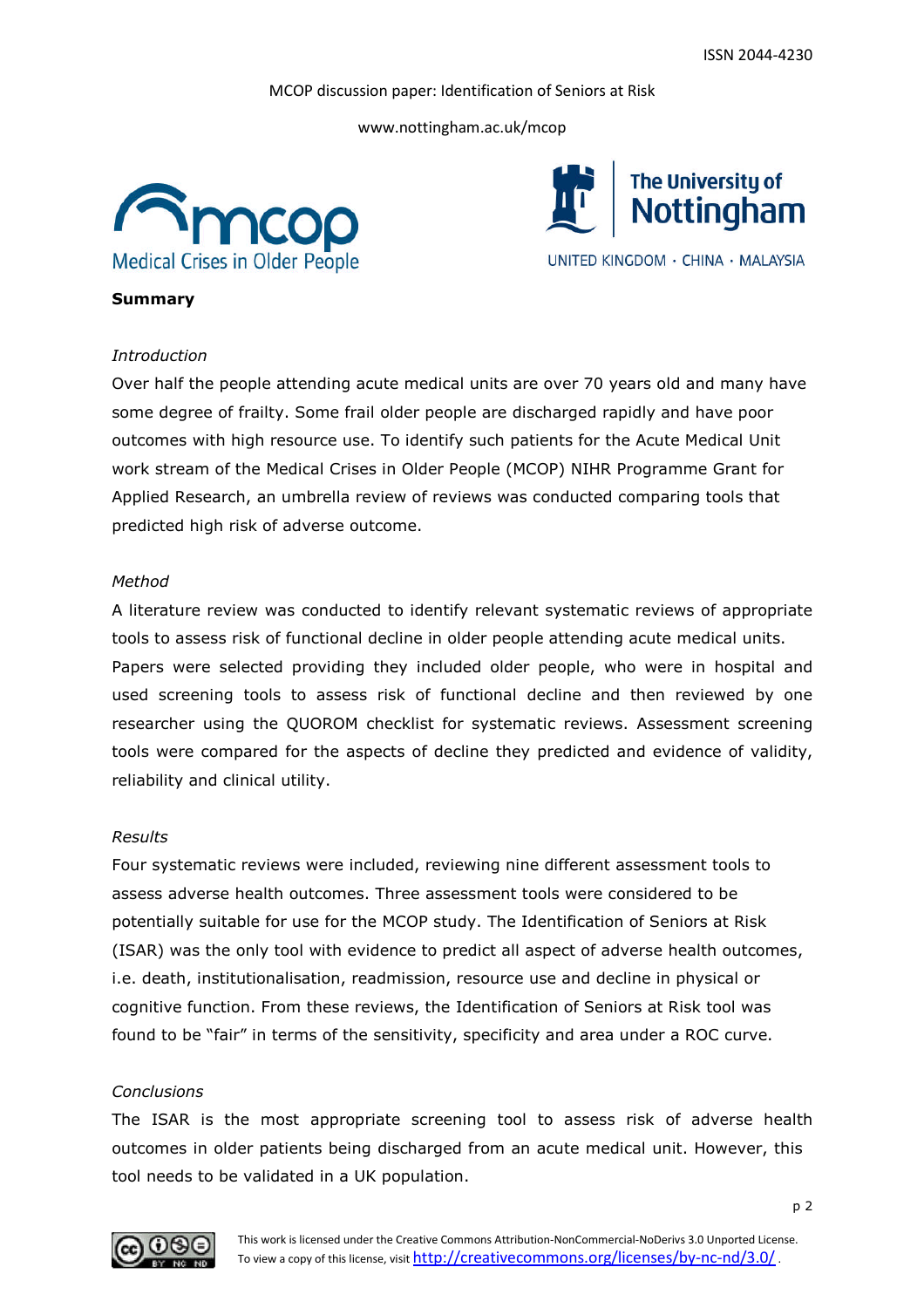www.nottingham.ac.uk/mcop





# **Introduction**

Almost all UK acute hospitals operate a system whereby emergency medical admissions are first assessed on a single admissions ward, or 'Acute Medical Unit'. Functions will include immediate management of severely ill patients, directing patients to appropriate specialty wards, and treating, making plans for, and discharging less ill patients who might be managed on an ambulatory or out-patient basis.

Older people constitute approximately 70% of all attendees at acute medical units (AMU), and 10% of all attendees will have some degree of frailty, as indicated by the presence of one or more geriatric syndromes (1-3). Some frail older people, who present with a crisis to an acute medical unit but who are discharged rapidly, may have poor outcomes and high resource use: in one series 58% subsequently re-presented to the AMU and 29% died over the 12 months from the index presentation (3).

The development of cost-effective services to prevent adverse outcomes in older people discharged from acute medical units requires those at high risk to be identified. The Acute Medical Unit work stream of the Medical Crises in Older People NIHR Programme Grant for Applied Research aimed to develop such a service and evaluate it in the AMIGOS trial (4), and this required a tool to identify high risk patients. This paper presents the findings of an "umbrella review" (5) - a review of reviews - of such tools used for this purpose.

#### **Method**

A literature review was conducted to identify relevant systematic reviews of appropriate tools to assess risk of functional decline in older people attending acute medical units. The following databases were searched:

Medline (1946 to February Week 1 2012) PsycINFO (1806 to February Week 2 2012) CINAHL EMBASE (1980 to 2012 Week 07)

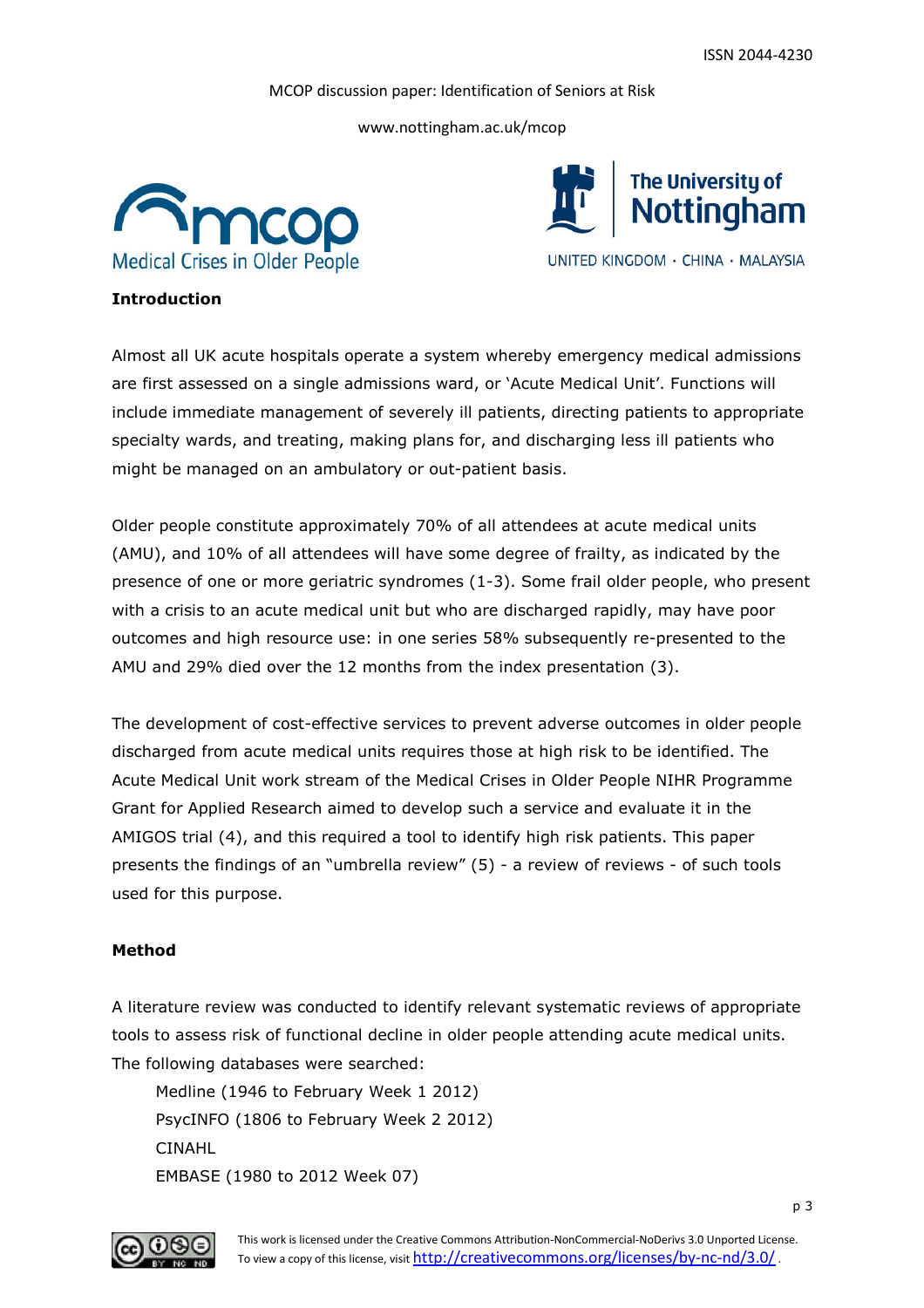www.nottingham.ac.uk/mcop





Web of Science Cochrane Library Cochrane Database of Systematic Reviews (CDSR) Database of Abstracts on Reviews and Effectiveness (DARE) Cochrane Controlled Trial Register (CCTR)

The following search strategy was used, based on previous relevant reviews (6-7):

- 1 exp Aged/
- 2 (aged, 80 and over).mp.
- 3 aged.mp.
- 4 age\*.mp.
- 5 elder\*.mp.
- 6 aging\*.mp.
- 7 exp Aging/
- 8 geriatric\*.mp.
- 9 1 or 2 or 3 or 4 or 5 or 6 or 7 or 8
- 10 exp Hospitalization/
- 11 hospitali?ed patient.mp.
- 12 hospital admission.mp.
- 13 older patient.mp.
- 14 10 or 11 or 12 or 13
- 15 9 and 14
- 16 screening.mp.
- 17 screening instrument.mp.
- 18 exp Risk Assessment/
- 19 geriatric screening.mp.
- 20 risk assessment.mp**.**
- 21 predictors.mp.
- 22 predict\*.mp.
- 23 predicting,mp.
- 24 16 or 17 or 18 or 19 or 20 or 21 or 22 or 23
- 25 functional decline.mp.

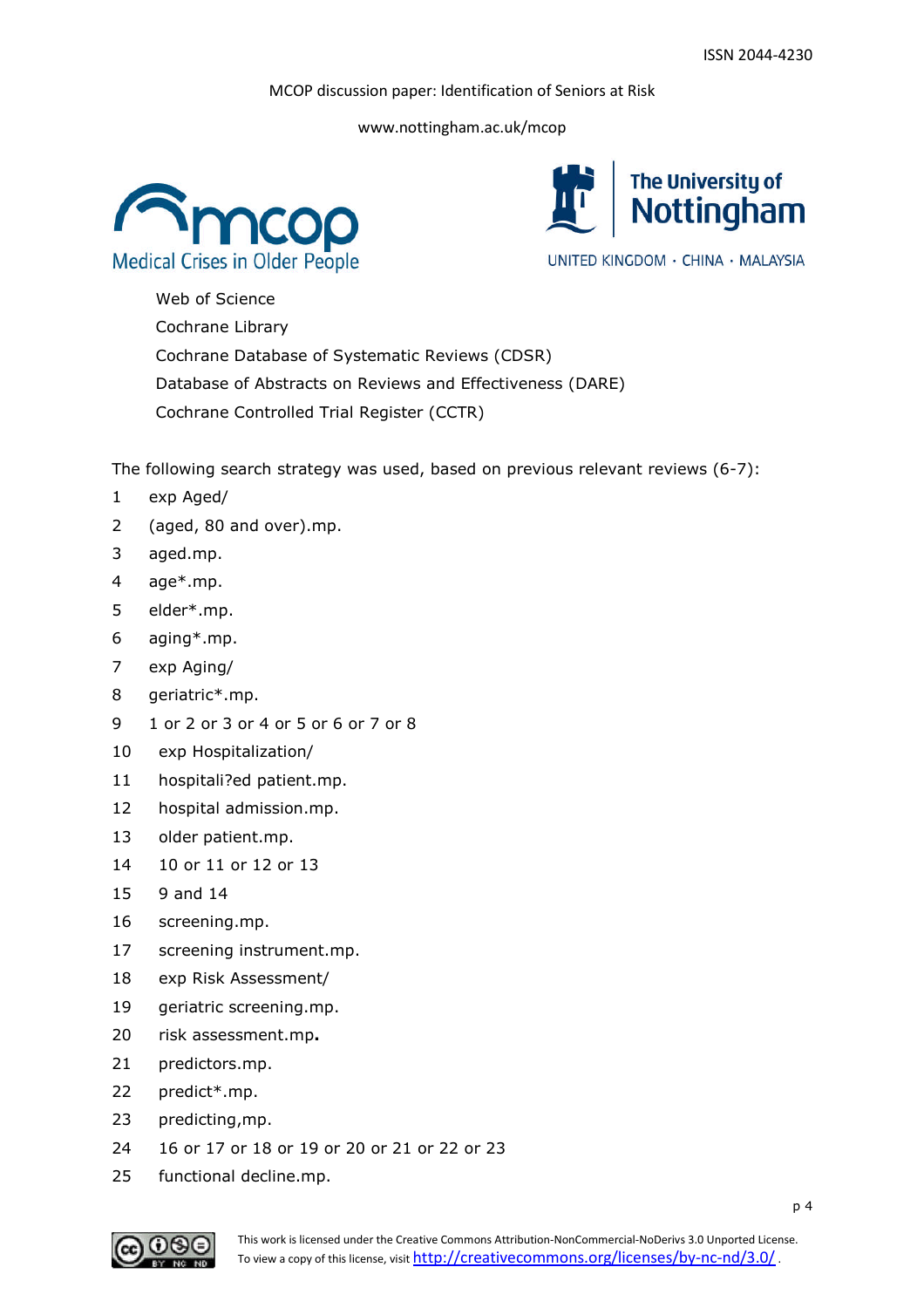The University of<br>Nottingham

UNITED KINGDOM · CHINA · MALAYSIA

MCOP discussion paper: Identification of Seniors at Risk

www.nottingham.ac.uk/mcop



- 26 functional status decline.mp.
- 27 ADL decline.mp.
- 28 decreased physical function.mp.
- 29 decreased physical outcome.mp.
- 30 impaired physical outcome.mp.
- 31 ADL status decline.mp.
- 32 25 or 26 or 27 or 28 or 29 or 30 or 31
- 33 15 and 24 and 32
- 34 limit 33 to (english language and humans)
- 35 limit 34 to "review"

# **Findings**

The number of papers yielded from the searches yielded as shown in table 1.

| Database                                           | No. English | No.      | No.      |
|----------------------------------------------------|-------------|----------|----------|
|                                                    | language    | reviews  | relevant |
|                                                    | and humans  |          |          |
| Medline                                            | 92          | 12       | 5        |
| Embase                                             | 99          | 14       | 3        |
| PsycINFO                                           | 22          | $\Omega$ | 0        |
| Cinahl                                             | 6           | $\Omega$ | 0        |
| Web of Science                                     | 104         | 7        | 4        |
| Hand search                                        |             | 1        | 1        |
| Cochrane Library                                   |             |          | $\Omega$ |
| Cochrane Database of Systematic Reviews (CDSR)     |             |          | 0        |
| Database of Abstracts on Reviews and Effectiveness |             |          | $\Omega$ |
| (DARE)                                             |             |          |          |
| Cochrane Controlled Trial Register (CCTR)          |             |          | 0        |

**Table 1 Search results**

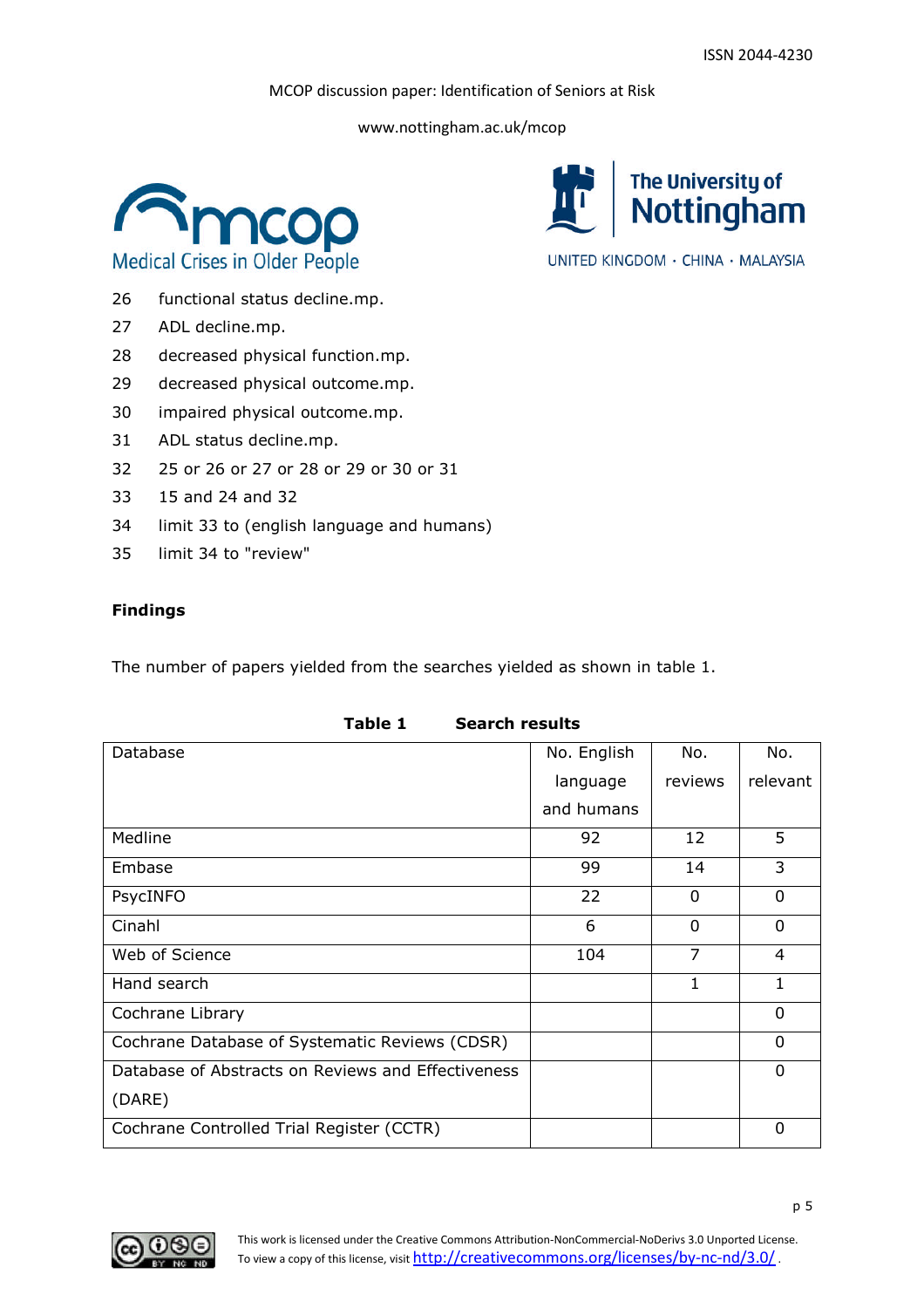www.nottingham.ac.uk/mcop





### *Selection*

Papers were selected from their title and abstract by one researcher, providing they included older people, who were in hospital and utilised screening tools to assess risk of functional decline. Papers relating to specific conditions that were not generalisable to all older people were excluded, as shown in figure 1.





# *Reviews*

Four of the five papers (6-9) identified were reviewed by one researcher using the QUOROM checklist for systematic reviews (10). One was not reviewed as it only the outcome measure considered was activities of daily living (11). A summary of these four reviewed papers is shown in table 2.

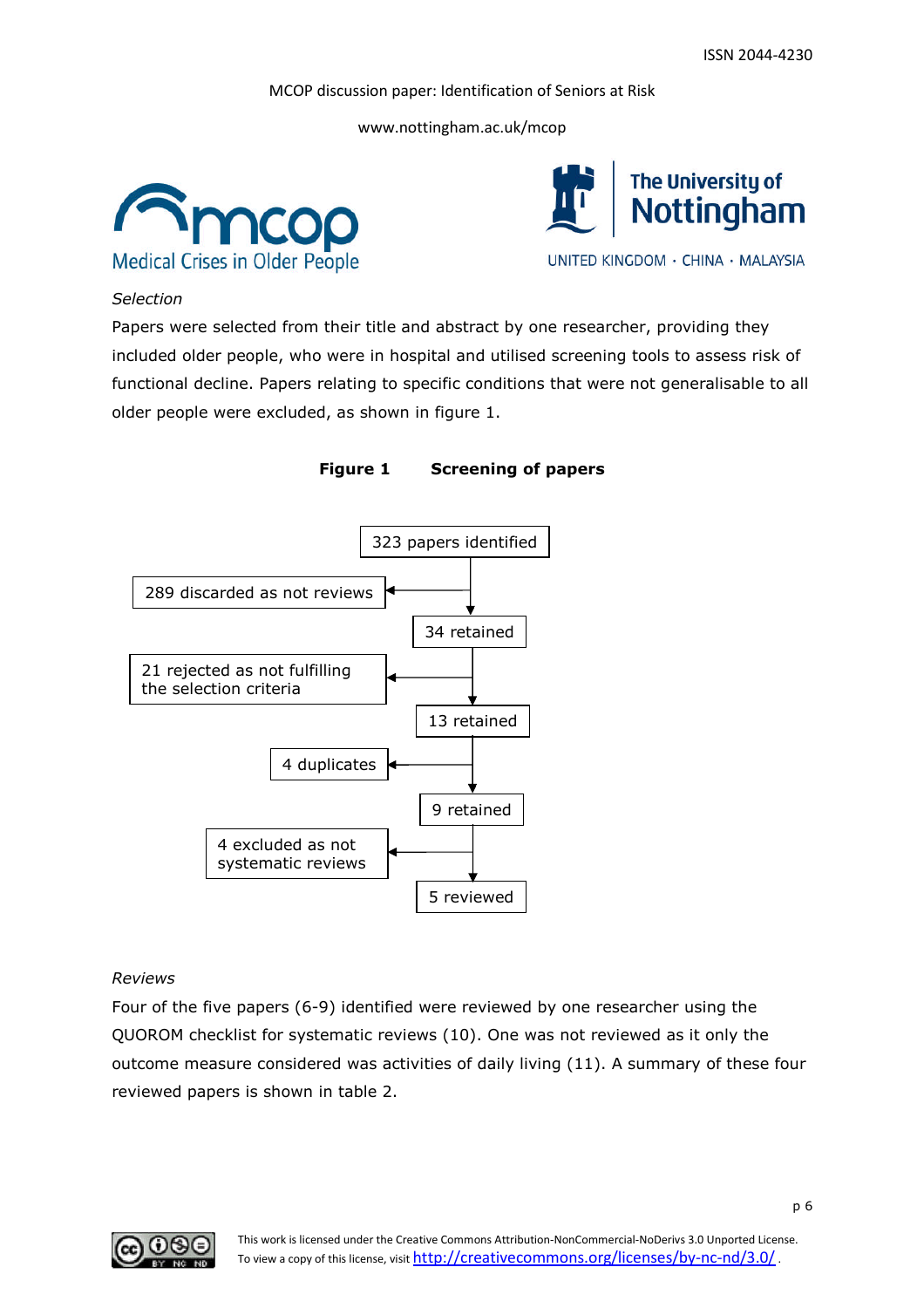www.nottingham.ac.uk/mcop





UNITED KINGDOM · CHINA · MALAYSIA

**Table 2 Summary of systematic reviews**

|                                                          | McCusker et al<br>2002(6)                                                                                                                               | Hoogerduijn et<br>al 2007 (7)                                                                                                         | Sutton et al<br>2008(8)                                                                                                                                                  | de Saint-Hubert<br>2010(9)                                                                                                                                               |
|----------------------------------------------------------|---------------------------------------------------------------------------------------------------------------------------------------------------------|---------------------------------------------------------------------------------------------------------------------------------------|--------------------------------------------------------------------------------------------------------------------------------------------------------------------------|--------------------------------------------------------------------------------------------------------------------------------------------------------------------------|
| <b>Objective</b>                                         | Predict functional<br>decline in older<br>hospitalised<br>patients, >60yrs<br>physical decline,<br>nursing home<br>admission                            | Identify valid,<br>reliable and<br>clinical user-<br>friendly tool for<br>functional decline<br>in older people                       | Identify screening<br>tools,<br>in emergency<br>department,<br>elderly patients,<br>risk of functional<br>decline, >65yrs,<br>any condition                              | Identify tools to<br>detect risk of<br>functional decline<br>at and after<br>discharge                                                                                   |
| <b>Aspects of</b><br>functional<br>decline<br>considered | ADL ability,<br>NH admission,<br>Death                                                                                                                  | ADL ability<br>NH placement<br>Mortality<br>Hospital resource<br>costs                                                                | ADL ability<br>Physical function<br>Cognitive function<br>NH admission<br>Quality of life                                                                                | ADL ability<br>NH admission<br>Death                                                                                                                                     |
| <b>Inclusion</b><br>criteria                             | Elderly patients<br>Longitudinal<br>design<br>One or more<br>predictors of<br>functional decline                                                        | Predictors of<br>functional decline<br>Tested in hospital<br>setting<br>Tools to identify<br>risk of functional<br>decline            | Aged >65 years<br>Admitted to<br>emergency<br>department<br>Any condition<br>Tools with<br>predictive validity,<br>generalisability,<br>clinical utility,<br>reliability | Prospective, aged<br>>65.<br>Admitted to<br>hospital<br>Cohort study<br>Risk assessment<br>Early evaluation<br>Functional decline<br>Follow up and/or<br>after discharge |
| <b>Search used</b><br>in review                          | 1976-1998<br>MEDLINE and<br>hand search                                                                                                                 | 1990-Feb 2005<br><b>MEDLINE</b><br>PsychINFO<br>Cinahl, Cochrane<br>Library, DARE,<br>CDSR, CCTR<br>Refs list of<br>selected articles | 1990-Nov 2007<br><b>MEDLINE</b><br>Cinahl, Ageline<br>PsychINFO<br>Embase<br>Cochrane<br>Library, DARE,<br>CDSR, CCTR                                                    | 1970-2007<br>MEDLINE and<br>1981-2007<br>Web of Science<br>plus reference lists<br>of relevant papers                                                                    |
| <b>Exclusion</b><br>criteria                             | Not original study,<br>restricted to<br>specific condition<br>or procedure,<br>intervention as<br>predictor, not<br>hospital setting,<br>not in English | Case reports,<br>commentaries,<br>guidelines                                                                                          | Includes risk<br>factors only<br>Not a screening<br>tool                                                                                                                 | Studies restricted<br>to a particular<br>setting (e.g. heart<br>failure, hip<br>fracture)<br>Community or<br>rehab setting<br>Risk factors only                          |

The QUOROM quality checking of the four systematic reviews indicated that all were of reasonable quality although none of the systematic reviews searched databases from inception, all considered English language papers only and none carried out metaanalysis due to the heterogeneity of the assessment tools identified. The number of

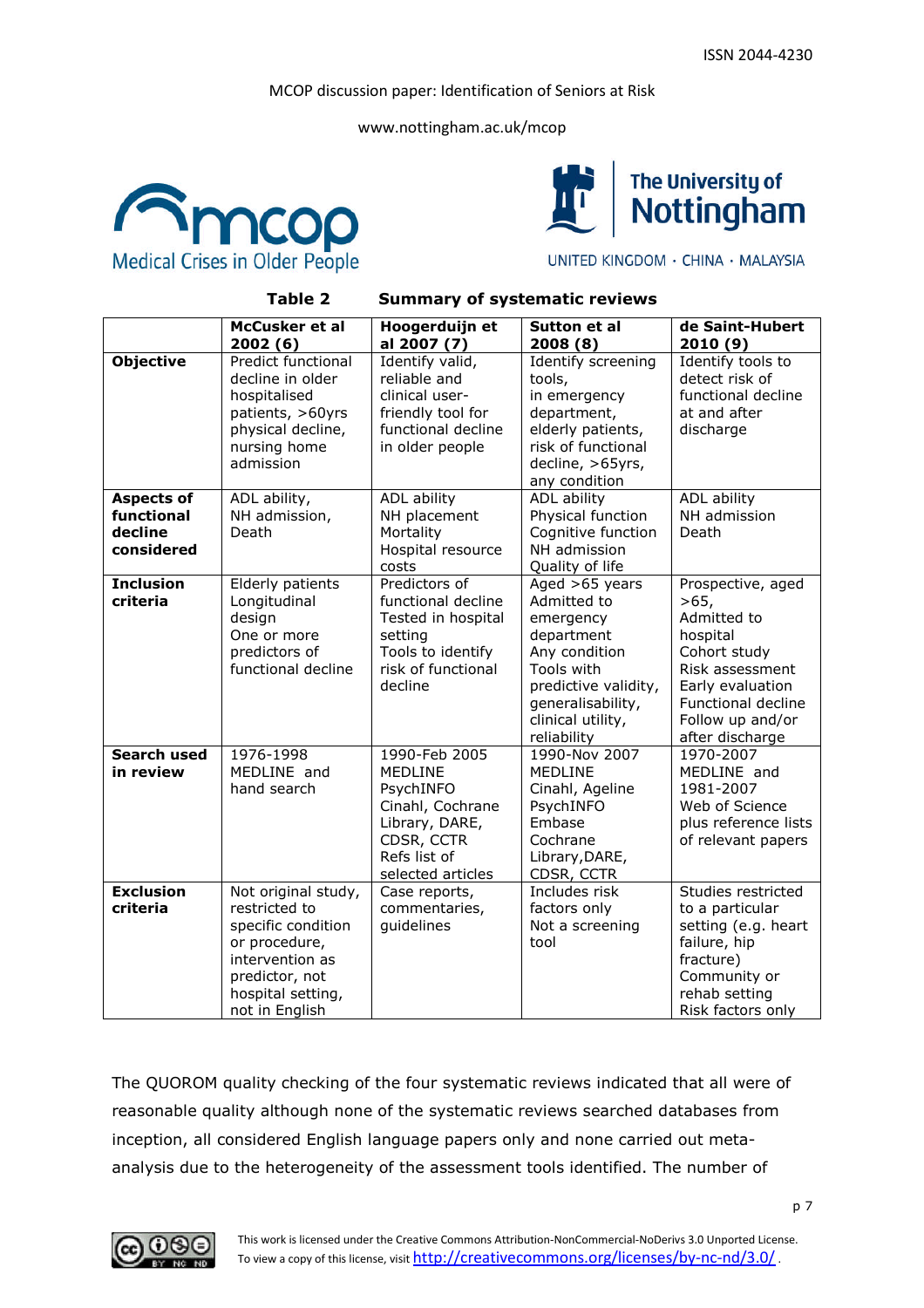www.nottingham.ac.uk/mcop





UNITED KINGDOM · CHINA · MALAYSIA

databases searched varied from one (8) to eight (6-7) indicating that the latter two reviews considered a wider choice of papers. However, only two of the reviews used any form of quality scoring system to evaluate the papers included in their reviews (7-9). Hoogerduijn et al (6) gave no explanation of how papers were reviewed and having identified 37 papers they only describe 10 papers regarding functional decline and 3 regarding assessment tools.

#### **Review of assessment tools considered in reviews**

Nine different assessment tools to assess adverse health outcomes were included in the four systematic reviews:

- Blaylock Risk Assessment Screening Score (BRASS) (12)
- Care Complex Prediction Instrument (COMPRI) (13)
- Hospital Admission Risk Profile (HARP) (14)
- $\bullet$  Inouye (15)
- Identification of Seniors At Risk (ISAR) (16-18)
- Score Hospitalier d'Evaluation du Risque de Perte d'Autonomie (SHERPA) (19)
- Triage Risk Screening Tool (TRST) (20-21)
- Variable Indicative of Placement Risk (VIP) (22)
- Zureik (23)

Three of the assessment tools were developed for patients being discharged  $\geq$  48 hours after attendance at emergency department (BRASS, Inouye, SHERPA), two were designed to aide decision for nursing home placement (VIP, Zureik) and one was to assess complex care needs in hospital (COMPRI).

The remaining three assessment tools (see appendices 1-3) were compared in terms of what aspects of decline they predicted and evidence of validity, reliability and clinical utility as shown in table 3.

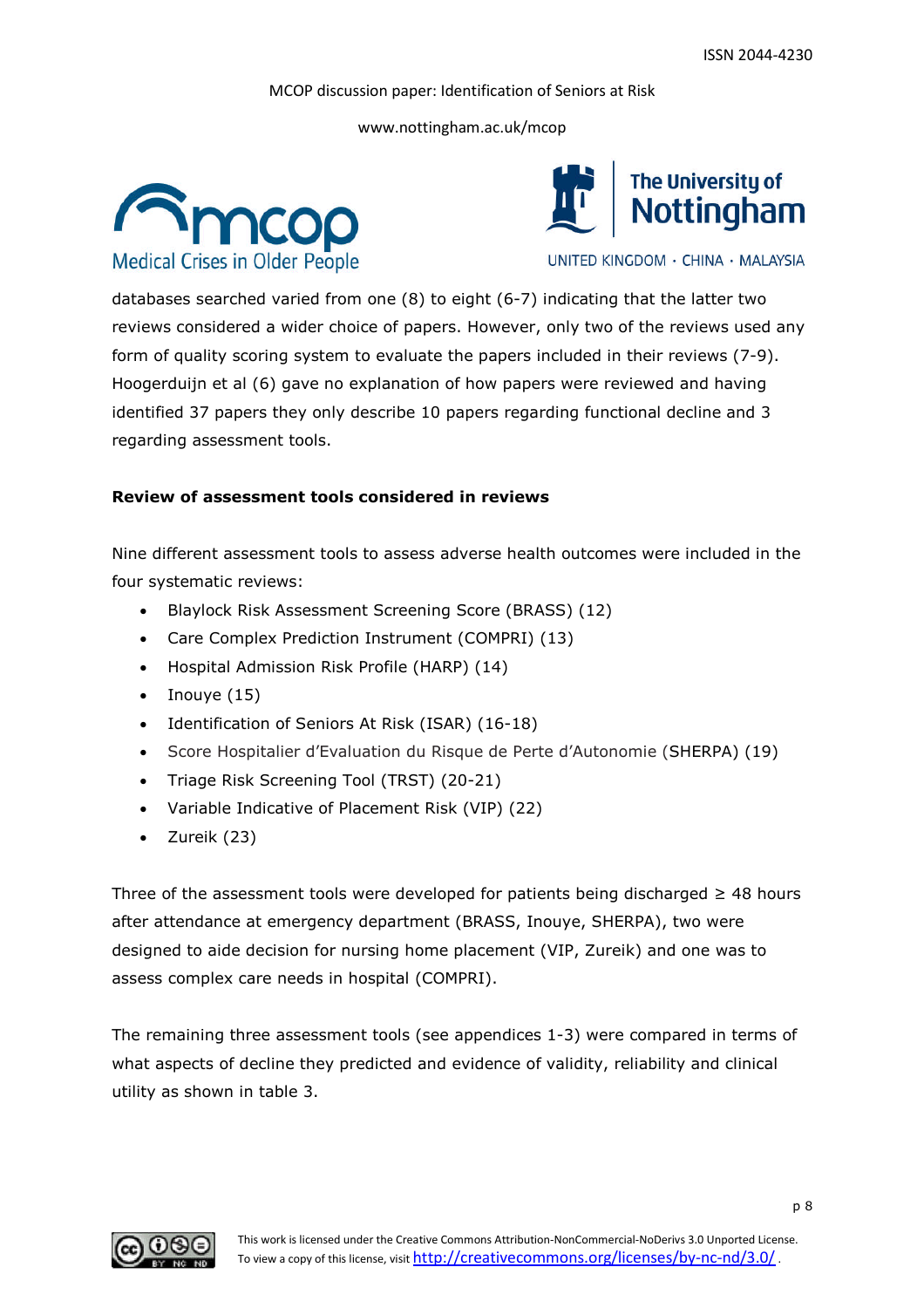www.nottingham.ac.uk/mcop





UNITED KINGDOM · CHINA · MALAYSIA

# **Table 3 Comparison of assessment tools**

|                      | <b>HARP (14)</b>    | ISAR (16-17)       | TRST (20-21)       |
|----------------------|---------------------|--------------------|--------------------|
| Mortality            |                     |                    |                    |
| Institutionalisation |                     |                    |                    |
| Readmission          |                     | ✓                  |                    |
| Resource use         |                     | ✓                  | ✓                  |
| Decreased            | ✓                   | ✓                  | ✓                  |
| physical function    |                     |                    |                    |
| Decreased mental     |                     | ✓                  |                    |
| function             |                     |                    |                    |
| Setting              | Hospital wards      | Emergency          |                    |
|                      |                     | Department         |                    |
| When assessed        | Within 48 hours     | Admission, 3 and 6 | Admission, one and |
|                      | after admission,    | months after       | 4 months after     |
|                      | discharge, 3 months | discharge          | discharge          |
|                      | after discharge     |                    |                    |
| Evidence of          |                     |                    |                    |
| validity             |                     |                    |                    |
| Evidence of test-    |                     | ✓                  |                    |
| retest reliability   |                     |                    |                    |
| Clinical utility     |                     |                    |                    |

From these reviews, the Identification of Seniors at Risk was the only tool for which there was evidence to predict all aspect of adverse health outcomes, i.e. death, institutionalisation, readmission, resource use and decline in physical or cognitive function.

To indicate the strength of evidence of this tool, the sensitivity, specificity and area under the curve were considered. An ideal tool aims to have 100% sensitivity (i.e. predicts all people at high risk of functional decline as being high risk) and 100%

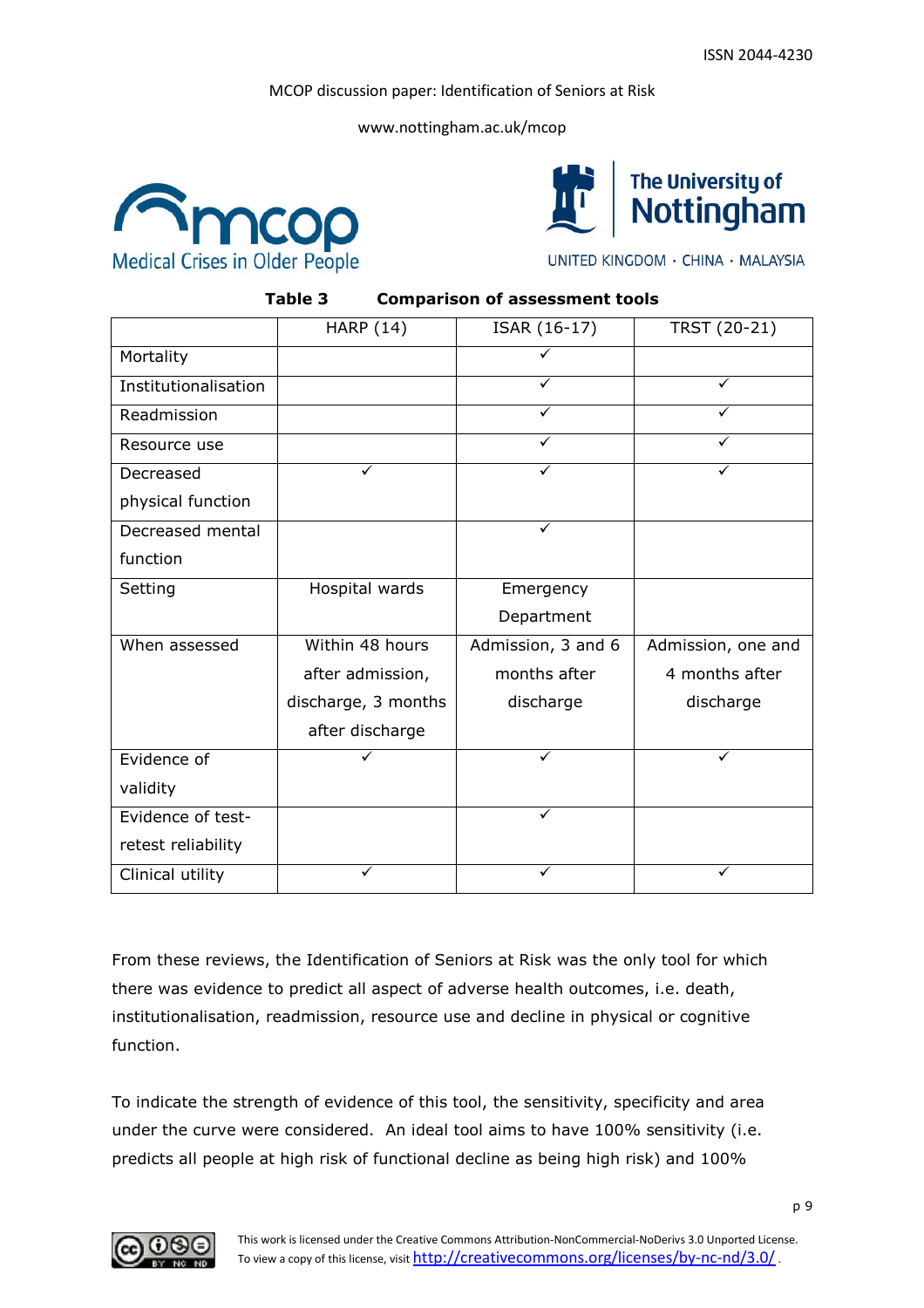www.nottingham.ac.uk/mcop





UNITED KINGDOM · CHINA · MALAYSIA

specificity (i.e. does not predict anyone from the low risk group as being high risk). The receiver operating characteristic (ROC) curve compares the sensitivity (true positives) with (1-specificity) (specificity= true negatives), with the area under the curve being a measure of discriminating ability. Results are interpreted as excellent (0.90-1), good (0.80-0.90), fair (0.70-0.80), poor (0.60-0.70) or fail (0.50-0.60).

# **Table 4 ISAR sensitivity, specificity and area under the curve according to systematic reviews**

|                                     | Sensitivity<br>(%) | Specificity<br>(%) | Area under the curve<br>(95% confidence<br>interval) |
|-------------------------------------|--------------------|--------------------|------------------------------------------------------|
| McCusker et al 2002 SR n=509        |                    |                    | $0.66(0.61-0.71)$                                    |
| Cut off 2                           | 70                 | 62                 |                                                      |
| Cut off 3                           | 41                 | 83                 |                                                      |
| Cut off 4                           | 22                 | 94                 |                                                      |
| Hoogerduijrn et al 2007 SR $n=1673$ |                    |                    | 0.71                                                 |
| Cut off 2                           | 71                 | 57                 |                                                      |
| Cut off 3                           | 44                 | 79                 |                                                      |
| Cut off 4                           | 25                 | 91                 |                                                      |
| Sutton et al 2008 SR $n=1673$       |                    |                    | 0.71(0.68, 0.74)<br><b>IRR 0.78</b>                  |
| Cut off 2                           | 72                 | 58                 |                                                      |
| Cut off 3                           | 44                 | 80                 |                                                      |
| Cut off 4                           | 23                 | 92                 |                                                      |
| de Saint-Hubert 2010 SR $n=1673$    |                    |                    | 0.66(0.61, 0.71)<br><b>IRR 0.78</b>                  |
| Cut off 2                           | 74                 | 45                 |                                                      |
| Cut off 3                           | 48                 | 69                 |                                                      |

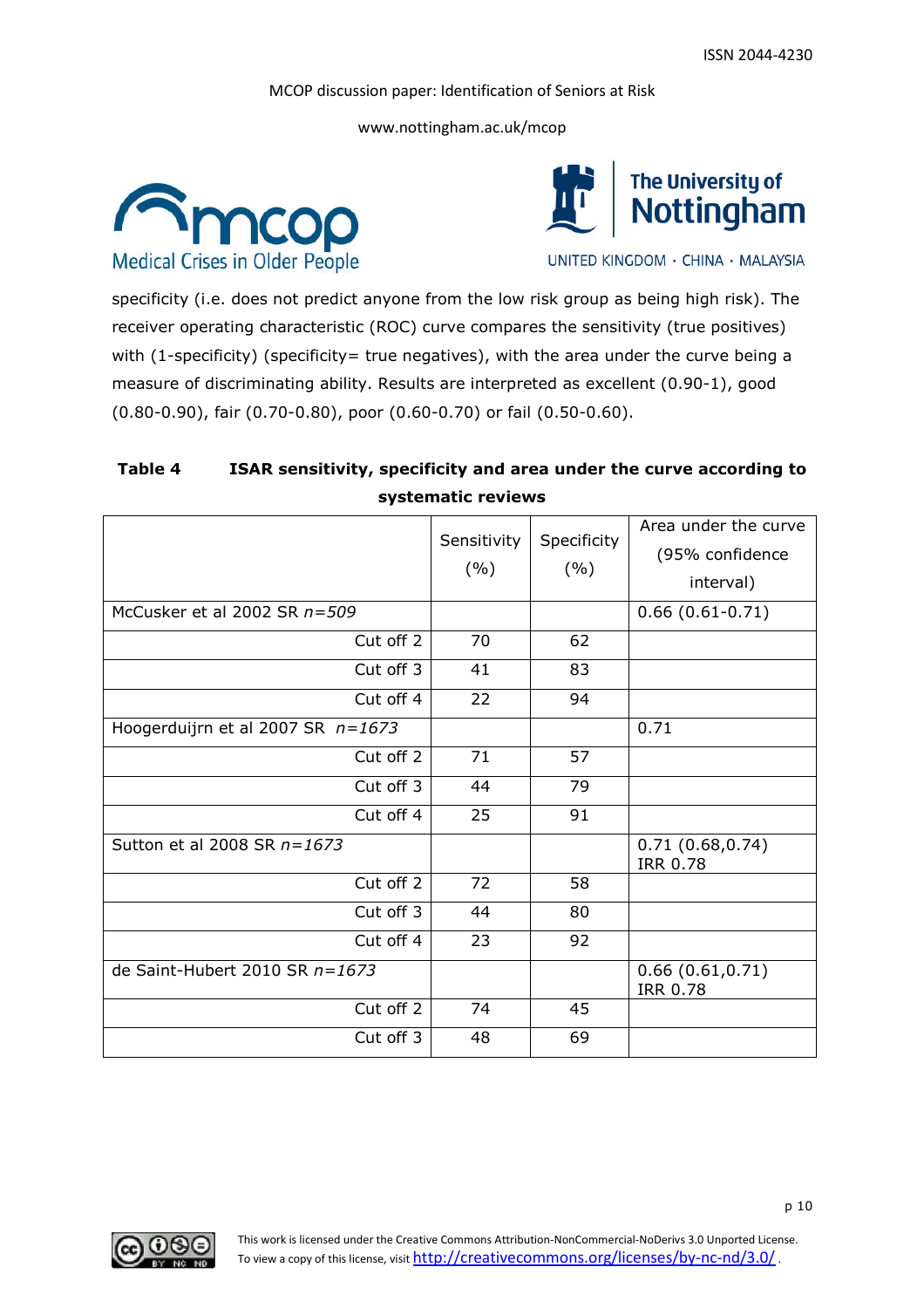www.nottingham.ac.uk/mcop





UNITED KINGDOM · CHINA · MALAYSIA

Table 4 shows the sensitivity, specificity and area under the curve for the ISAR according to the four systematic reviews, highlighting the differences at different cut-off levels. This indicates that a cut-off of 2 indicates higher sensitivity and lower specificity that at higher cut-off scores with area under the curve being fair.

#### **Discussion**

#### *Summary of main findings*

Our literature review of reviews of tools to assess risk of functional decline in older people attending acute medical units yielded four systematic reviews (6-9). The systematic reviews were heterogeneous in terms of the aspects of functional decline measured limiting comparisons. Nine different assessment tools (12-23) to assess adverse health outcome were included in the four systematic reviews. Of these nine tools, HARP (14), ISAR (16-18) and TRST (20-21) were considered in terms of the aspects of decline they predicted and evidence of validity, reliability and clinical utility. The ISAR was the only tool to have evidence to predict mortality, institutionalisation, readmission, resource use, decreased physical or cognitive function and evidence of validity, test-retest reliability and clinical utility. Comparison of the ISAR sensitivity, specificity and area under the curve of the ISAR indicated fair predictive value according to the four systematic reviews.

#### *Limitations of methods*

The main limitation of this review is that this is a review of reviews and not one aiming at individual studies. Consequently the findings depend upon the rigour of the reviewers of the systematic reviews identified. The systematic reviews were reviewed using the QUOROM checklist for systematic reviews and found to have reasonably high rigour and all were relatively recent (2002-2010), suggesting that it was reasonable to conduct a review of reviews. However, we acknowledge that only one researcher conducted the QUOROM reviews, although this was a researcher experienced in reviewing papers at a national level.

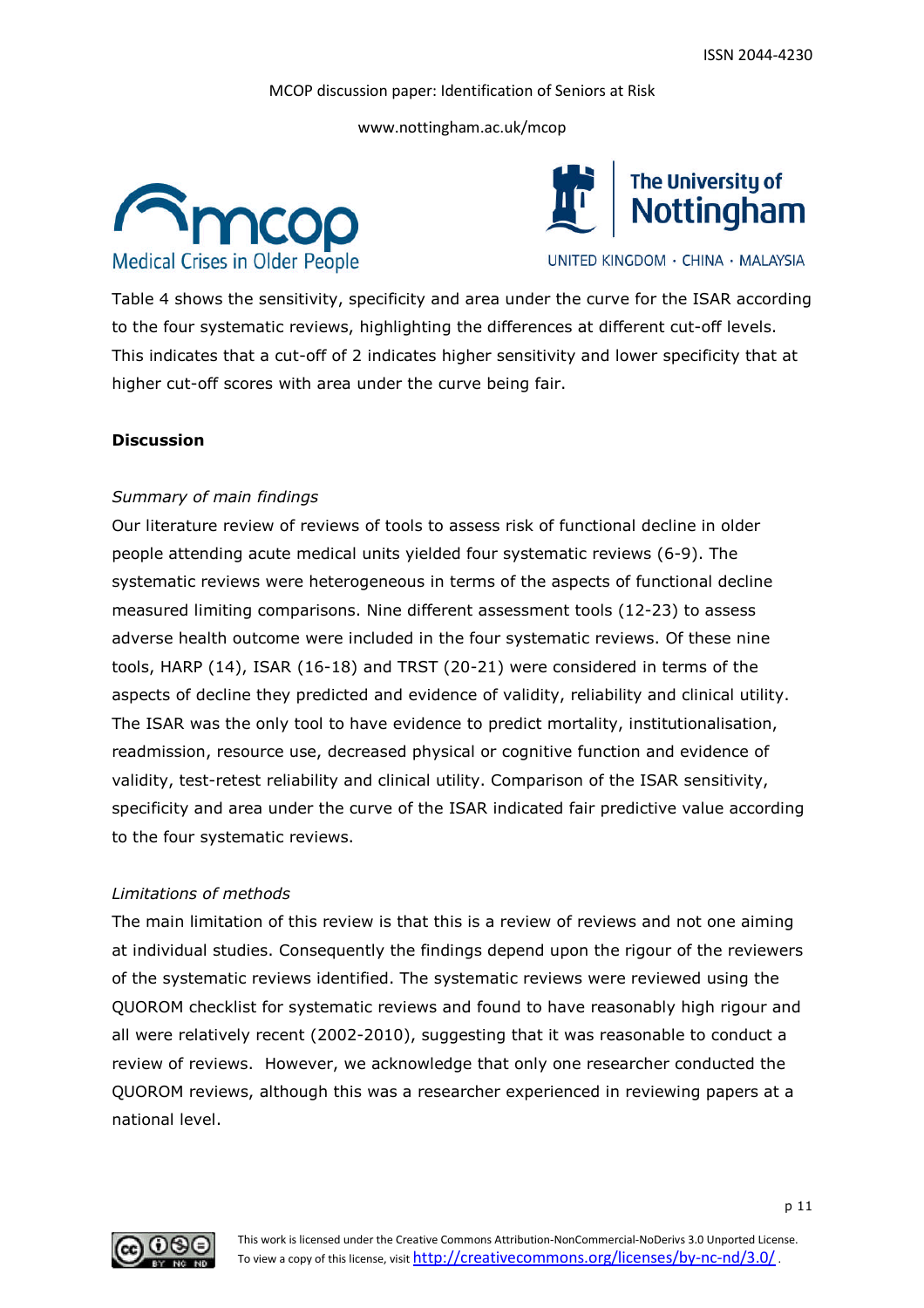www.nottingham.ac.uk/mcop





UNITED KINGDOM · CHINA · MALAYSIA

#### *What does it mean?*

This review indicates that the ISAR is the most suitable tool to be used to identify high risk patients being discharged from an emergency department. The ISAR includes just six dichotomous questions, is thus quick and simple to use, can be used by any member of staff, and involves little burden on patients as it takes only a few minutes to complete, making it suitable for use in the Acute Medical Unit Interface Geriatrician Outcome Study (AMIGOS).

#### *Remaining questions*

The ISAR was originally developed and tested with older patients discharged from emergency departments in Canada and followed up at 3 or 6 months. It has also been tested in Hong Kong emergency departments where it had a sensitivity of 68%, a specificity of 49% and a ROC of 0.62 (24). Given that the predictive value of the ISAR may differ according to unique features of a specific health care system or those who use it, the ISAR needs to be validated in a cohort of older patients discharged from an acute medical unit in the UK to confirm it is suitable for use in the AMIGOS study.

#### **Funding acknowledgment and disclaimer**

This paper presents independent research commissioned by the National Institute for Health Research (NIHR) under its Programme Grants for Applied Research funding scheme (RP-PG-0407-10147). The views expressed in this paper are those of the authors and not necessarily those of the NHS, the NIHR or the Department of Health.

#### **References**

1. Kupfer R, Conroy S. The Integrated Discharge Team and the Acute Medicine Unit (abstract). Acute Medicine 2007;6(1):40-41.

2. Ferguson C, Woodard J, Banerjee J, Conroy S. Operationalising frailty definitions

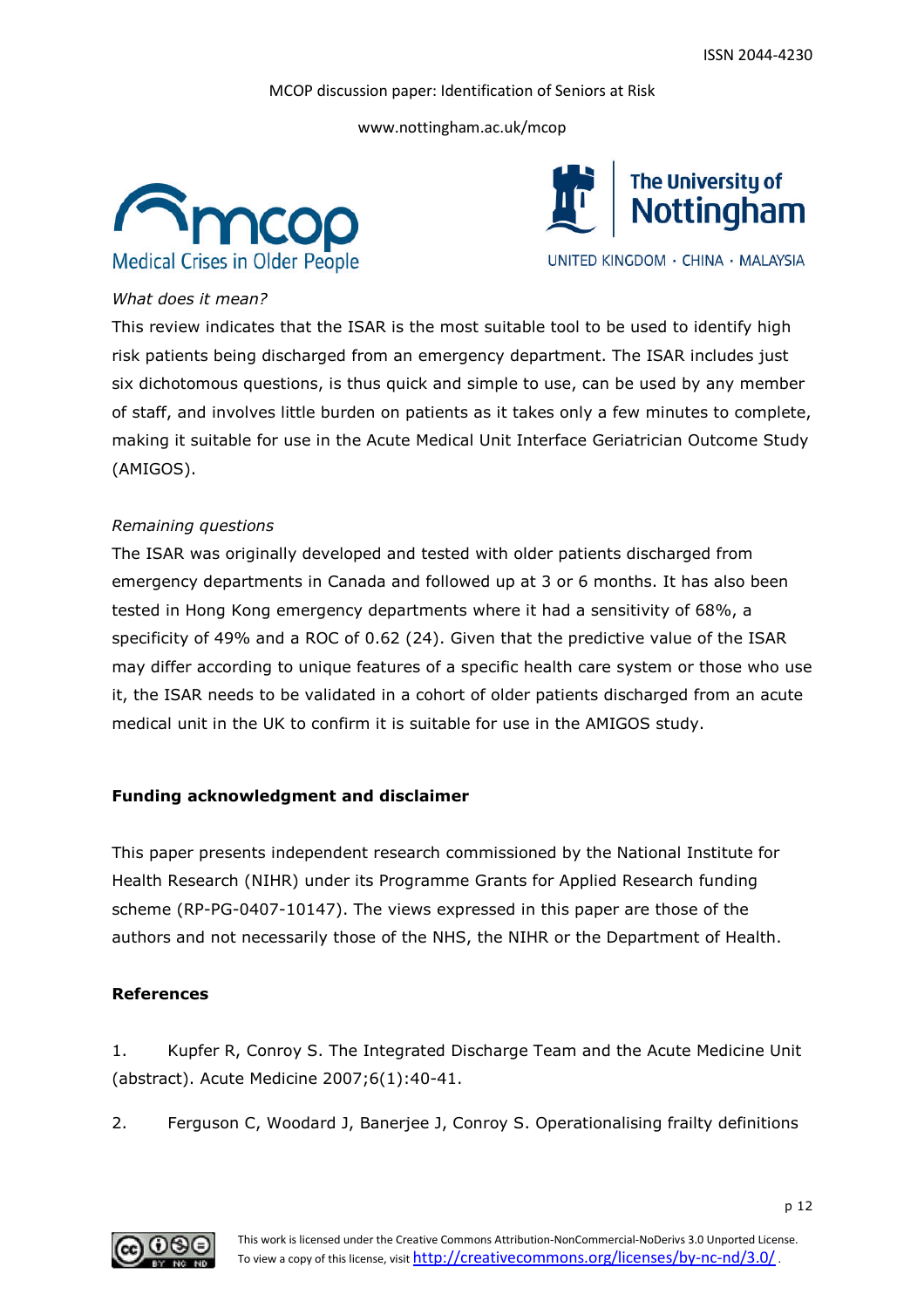www.nottingham.ac.uk/mcop





UNITED KINGDOM · CHINA · MALAYSIA

in the emergency department - a mapping exercise. The Journal of Nutrition, Health and Ageing. 2009;13(Supplement 1): S266.

3. Woodard J, Gladman J, Conroy S. Frail Older People at the Interface. JNHA. 2009;13(suppl 1 S308).

4. Edmans J, Conroy S, Harwood R, Lewis S, Elliott RA, Logan P, Bradshaw L, Franklin M, Gladman J. Evaluation of comprehensive geriatric assessment compared with standard care, for older people scoring positive on a risk screening tool ('Identification of Seniors At Risk'), who are discharged within 72 hours of attending an acute medical unit with a medical crisis. Trials. 2011;12:200.

Available at: http://www.trialsjournal.com/content/pdf/1745-6215-12-200.pdf

5. Grant MJ, Booth A. A typology of reviews: an analysis of 14 review types and associated methodologies. Health Information and Libraries Journal. 2009;26:91–108.

6. Hoogerduijn JG, Schuurmans MJ, Duijnstee MS, de Rooij SE, Grypdonck MF. A systematic review of predictors and screening instruments to identify older hospitalized patients at risk for functional decline. Journal of Clinical Nursing. 2007;16(1):46-57.

7. Sutton M, Grimmer-Somers K, Jeffries L. Screening tools to identify hospitalised elderly patients at risk of functional decline: a systematic review. International Journal of Clinical Practice. 2008;62(12):1900-9.

8. McCusker J, Kakuma R, Abrahamowicz M. 2002 Predictors of functional decline in hospitalized elderly patients: a systematic review. Journals of Gerontology Series A-Biological Sciences & Medical Sciences. 2002;57(9):M569-77.

9. de Saint-Hubert M, Schoevaerdts D, Cornette P, D'Hoore W, Boland B, Swine C. Predicting functional adverse outcomes in hospitalized older patients: a systematic review of screening tools. Journal of Nutrition, Health & Aging. 2010;4(5):394-9.

10. QUOROM checklist for systematic reviews www.consort-

#### statement.org/QUOROM.pdf

11. Buurman BM, van Munster BC, Korevaar JC, de Haan RJ, de Rooij SE. Variability in measuring (instrumental) activities of daily living functioning and functional decline in hospitalized older medical patients: a systematic review. Journal of Clinical Epidemiology. 2011;64(6):619-27.

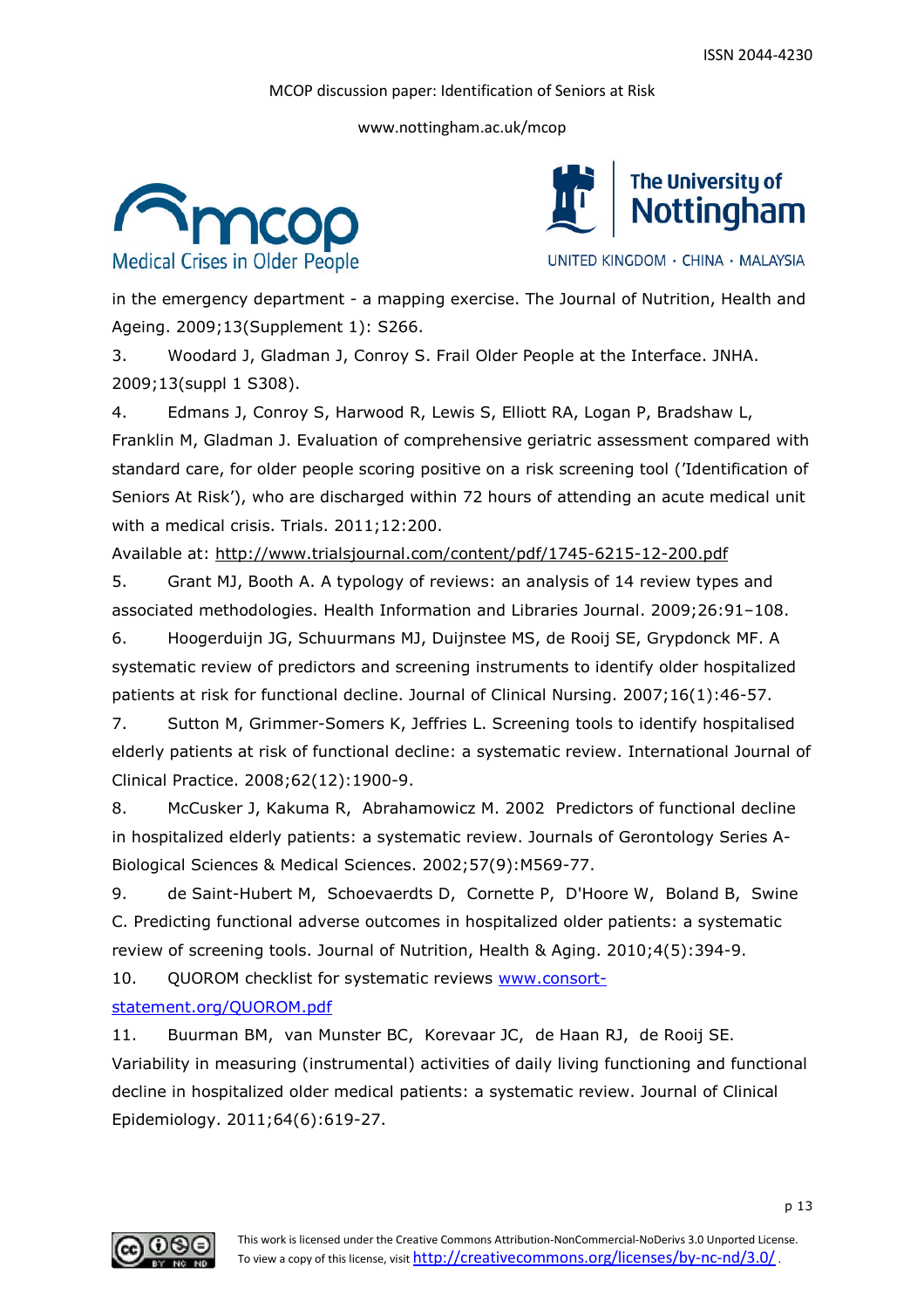www.nottingham.ac.uk/mcop





UNITED KINGDOM · CHINA · MALAYSIA

12. Mistiaen P, Duijnhouwer E, Prins-Hoekstra A, Wynand R, Blaylock A. (1999) Predictive validity of the BRASS index in screening patients with post-discharge problems. Journal of Advanced Nursing. 1999;30(5):1050-1056.

13. Huyse FJ, de Jonge P, Slaets JP, Herzog T, Lobo A, Lyons JS, Opmeer BC, Stein B, Arolt V, Balogh N, Cardoso G, Fink P, Rigatelli M. COMPRI – an instrument to detect patients with complex care needs: results from a European study. Psychosomatics. 2001;42:222–228.

14. Sager MA, Rudberg MA, Jalaluddin M, Franke T, Inouye SK, Landefeld CS, Siebens H, Winograd CH. Hospital admission risk profile (HARP): identifying older patients at risk for functional decline following acute medical illness and hospitalization. Journal of the American Geriatrics Society. 1996;44:251–257.

15. Inouye SK, Wagner DR, Acampora D , Horwitz RI, Cooney LM Jr, Hurst LD, Tinetti ME. A predictive index for functional decline in hospitalized elderly medical patients. J. Gen. Intern. Med. 1993;8:645-652.

16. McCusker J, Bellavance F, Cardin S, Trepanier S, Verdon J, Ardman O. Detection of older people at increased risk of adverse health outcomes after an emergency visit: the ISAR screening tool. Journal of the American Geriatrics Society. 1999;47:1229– 1237.

17. McCusker J, Bellavance F, Cardin S, Belzile E, Verdon J. Prediction of Hospital Utilization Among Elderly Patients During the 6 Months After an Emergency Department Visit. Annals of Emergency Medicine. 2000;36(5):438-445.

18. Dendukuri N, McCusker J, Belzile E. The identification of seniors at risk screening tool: further evidence of concurrent and predictive validity. Journal of the American Geriatrics Society. 2004;52:290–296.

19. Cornette P, Swine C, Malhomme B, Gillet J-B, Meert P, D'Hoore W. Early evaluation of the risk of functional decline following hospitalization of older patients: development of a predictive tool. Eur J Public Health. 2006;16:203-208.

20. Meldon SW, Mion LC, Palmer RM, Drew BL, Connor JT, Lewicki LJ, Bass DM, Emerman CL. A brief risk stratification tool to predict repeat emergency department visits and hospitalizations in older patients discharged from the emergency department. Acad Emerg Med. 2003;10:224–32.

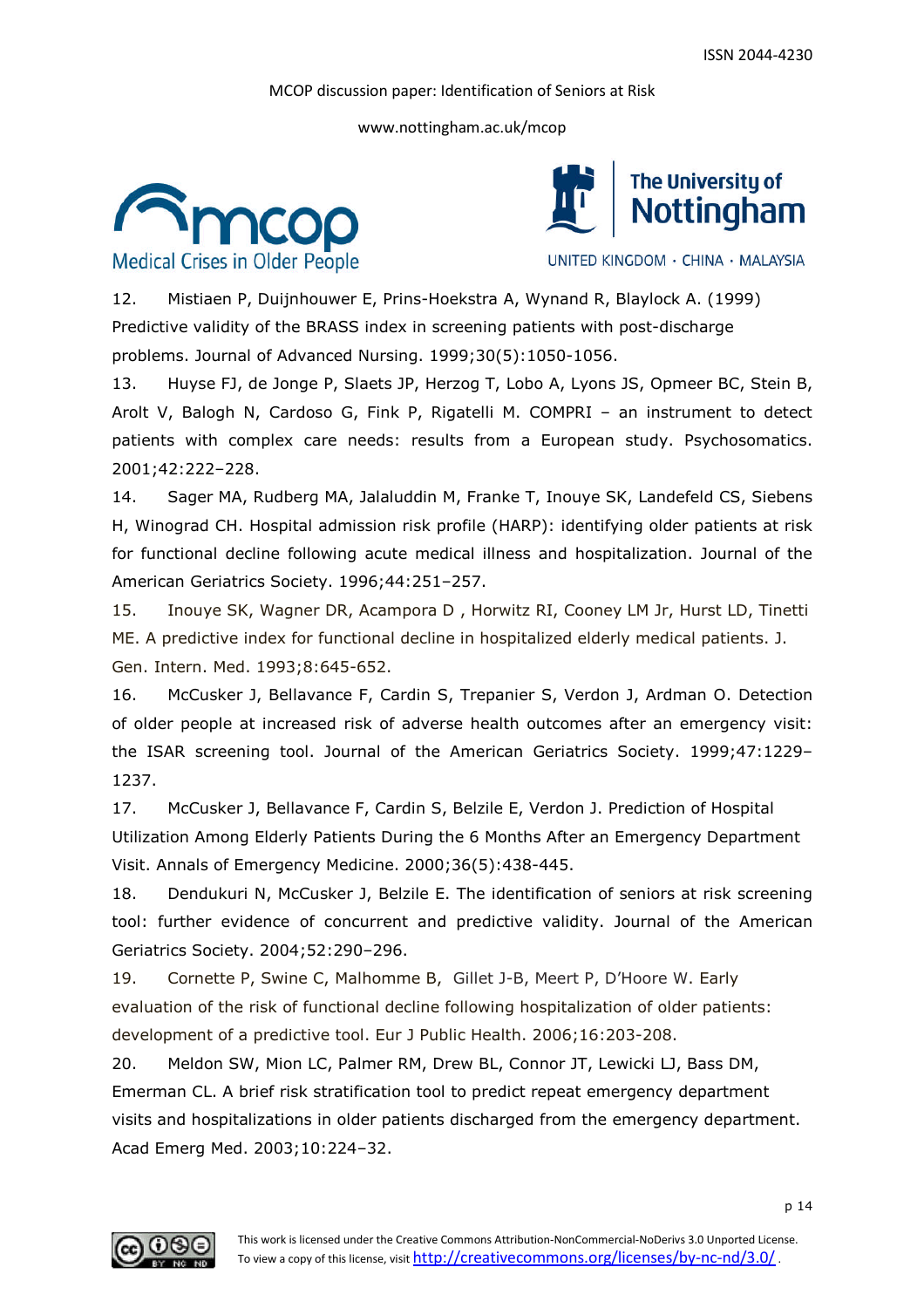www.nottingham.ac.uk/mcop





UNITED KINGDOM · CHINA · MALAYSIA

21. Hustey FM, Mion LC, Connor JT, Emerman CL, Campbell J, Palmer RM. A brief risk stratification tool to predict functional decline in older adults discharged from emergency departments. J Am Geriatr Soc. 2007;55:1269–74.

22. Vandewoude MF, Geerts CA, d'Hooghe AH, Paridaens KM. A screening tool to identify older people at risk of adverse health outcomes at the time of hospital admission. Tijdschr Gerontol Geriatr. 2006;37:203–9.

23. Zureik M, Lombrail P, Davido A, Trouillet J-L, Tran B, Levy A, Lang T. Predicting the outcome in elderly patients of hospital admission for acute care in Paris, France: construction and initial validation of a simplex index. J. Epidemiol. Community Health. 1997;51:192-198.

24. Yim VWT, Rainer TH, Graham CA, Woo J, Lan FL, Ting SM. Emergency department intervention for high-risk elders: identification strategy and randomised controlled trial to reduce hospitalisation and institutionalisation. Hong Kong Med J. 2011;13(3) (Supplement 3):4-7.

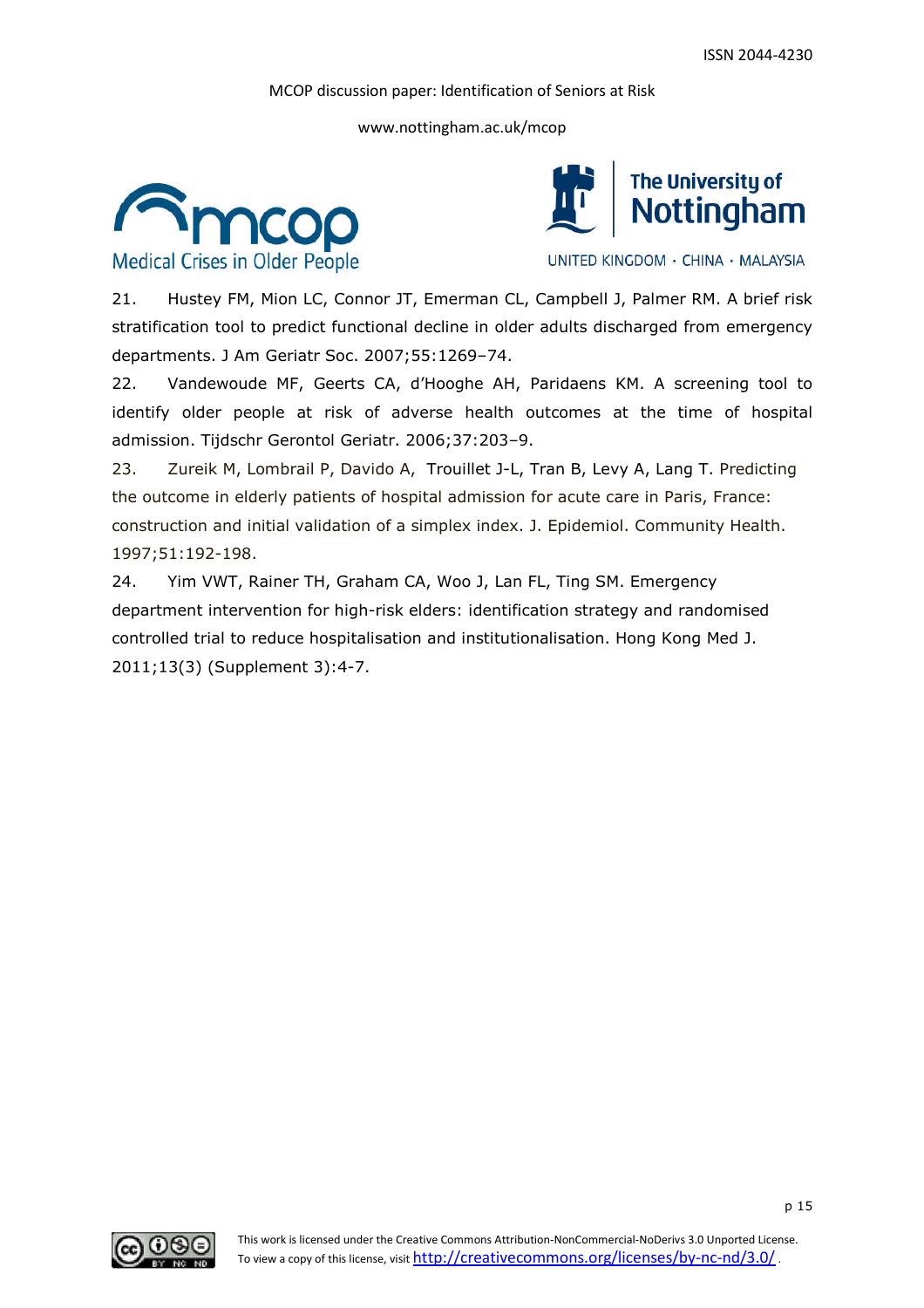www.nottingham.ac.uk/mcop





UNITED KINGDOM · CHINA · MALAYSIA

# **Appendix 1**

# **Identification of Seniors at Risk Tool** (McCusker et al 1999)

- 1. Before the illness or injury that brought you to the Emergency Dept, did you need someone to help you on a regular basis? (**yes**/no)
- 2. Since the illness or injury that brought you to the Emergency Dept, have you needed more help than usual to take care of yourself? (**yes**/no)
- 3. Have you been hospitalised for one or more nights during the past 6 months (excluding a stay in the Emergency Department)? (**yes**/no)
- 4. In general, do you see well? (yes/**no**)
- 5. In general, do you have serious problems with your memory? (**yes**/no)
- 6. Do you take more than three different medications every day? (**yes**/no)

#### Answers in bold  $= 1$

Total score ≥2 indicates person at high risk of functional decline 0 or1 indicates person at low risk

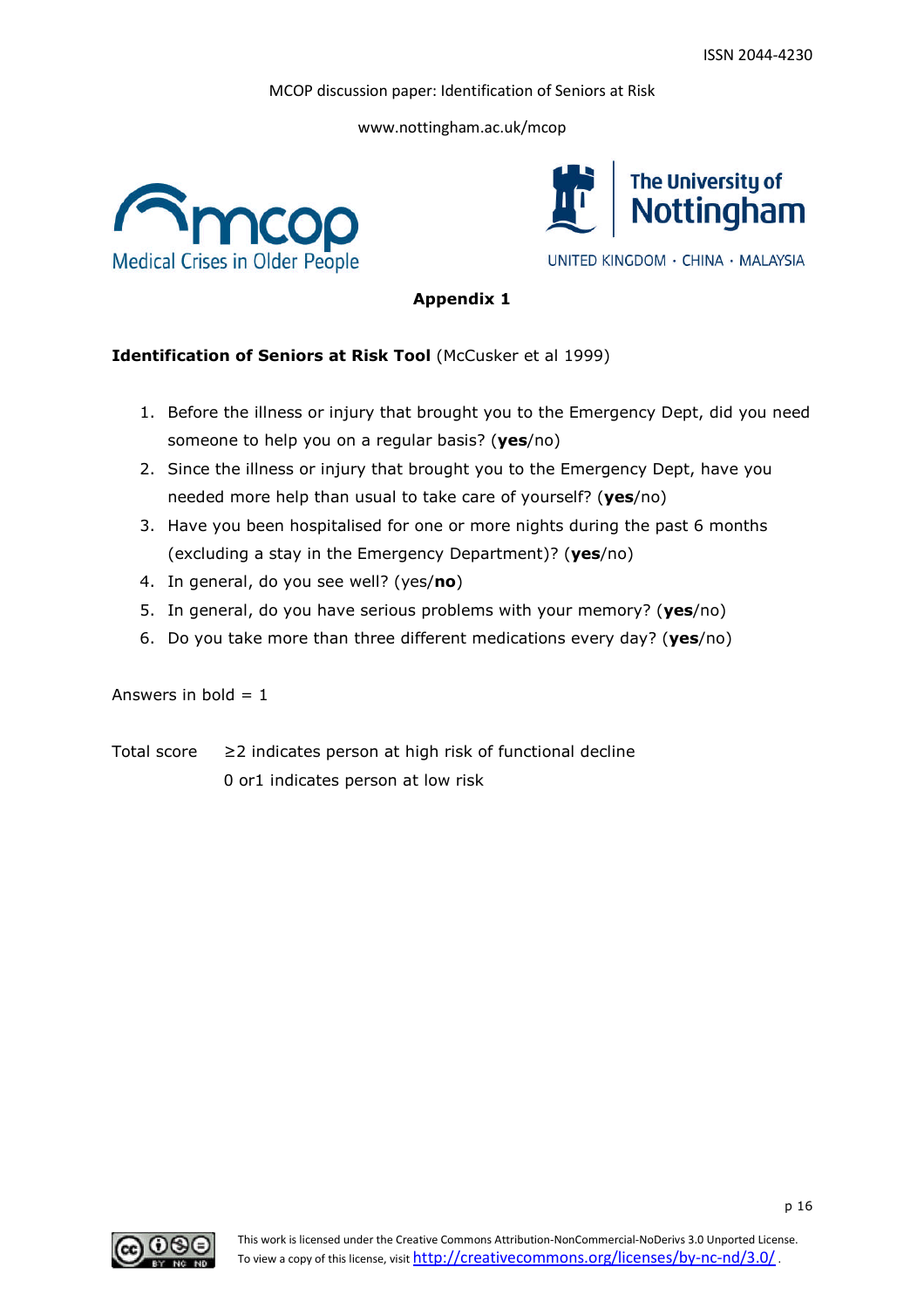www.nottingham.ac.uk/mcop





UNITED KINGDOM · CHINA · MALAYSIA

**Appendix 2**

# **Hospital Admission Risk Profile (HARP)** (Sager et al 1996)

1. Scoring range 0-5

a) Age

| Age category                             | Risk score |           |
|------------------------------------------|------------|-----------|
| ${<}75$                                  | O          |           |
| 75-84                                    | 1          |           |
| $\geq 85$                                | 2          | $score =$ |
| b) Cognitive function (abbreviated MMSE) |            |           |
| MMSE score                               | Risk score |           |
| $15 - 21$                                | 0          |           |
| $0 - 14$                                 | 1          | $score =$ |
| c) IADL function prior to admission      |            |           |
| Independent IADLs                        | Risk score |           |
| $6 - 7$                                  | 0          |           |
| 0-5                                      | 2          | score     |

# $Total =$

- *IADLs*
- *1. Telephoning*
- *2. Shopping*
- *3. Cooking*
- *4. Doing housework*
- *5. Taking medications*
- *6. Using transportation*
- *7. Managing finances*

# 2. Risk categories

| Total score | Risk of decline in ADL function |
|-------------|---------------------------------|
| 4 or 5      | high risk                       |
| 2 or 3      | intermediate risk               |
| 0 or 1      | low risk                        |